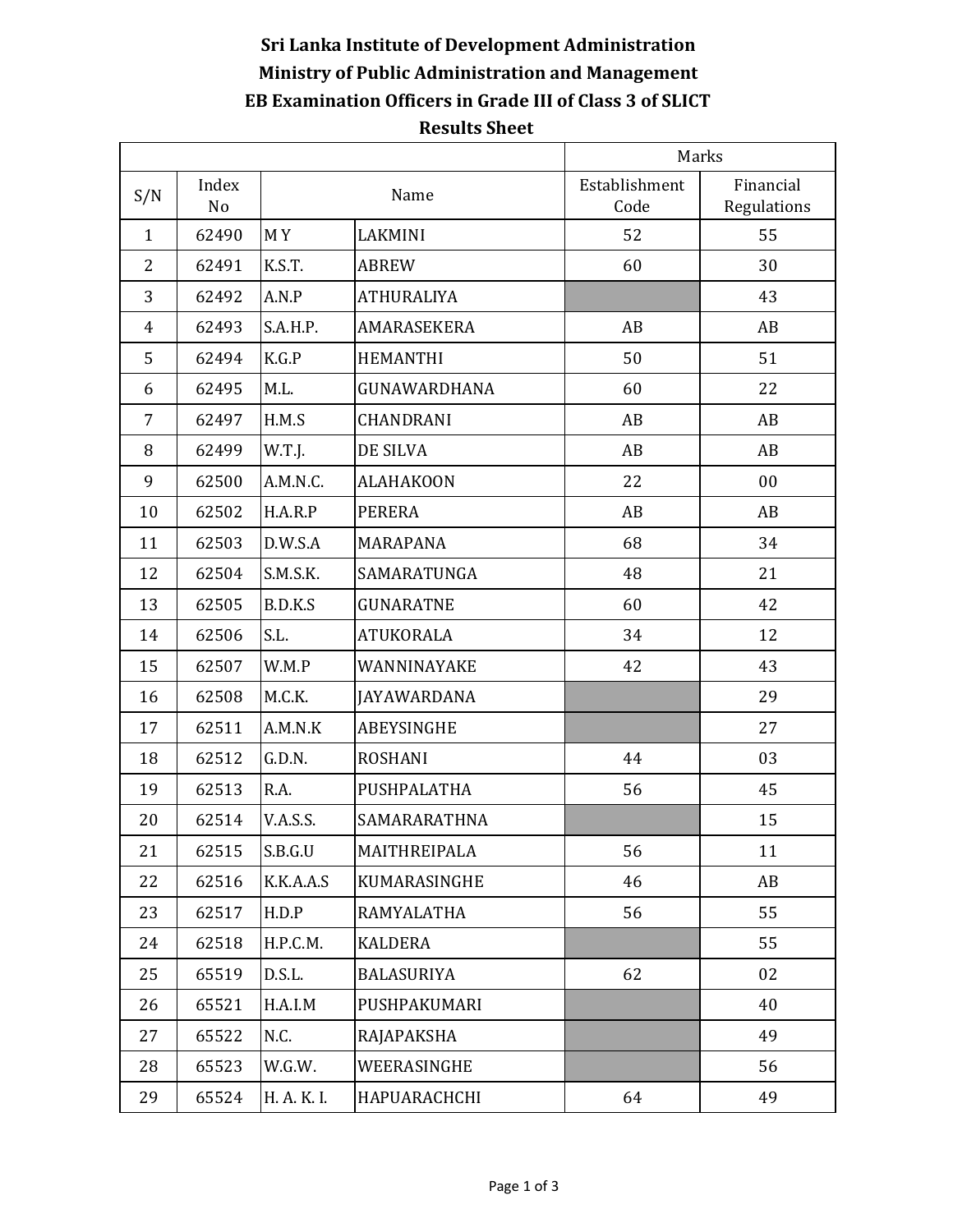|     |             |               | Marks              |                       |                          |
|-----|-------------|---------------|--------------------|-----------------------|--------------------------|
| S/N | Index<br>No |               | Name               | Establishment<br>Code | Financial<br>Regulations |
| 30  | 65525       | U.P           | GAMAGE             | 32                    | 41                       |
| 31  | 65526       | $\mathbf{P}$  | SAMARASINGHE       | 42                    | 34                       |
| 32  | 65527       | T. M. C.      | THILAKARATHNA      | 48                    | 55                       |
| 33  | 65528       | M.T.A         | ABEYSEKARA         | 40                    |                          |
| 34  | 65529       | T.M.I.        | <b>THENNAKOON</b>  | AB                    | AB                       |
| 35  | 65530       | K.W.C.        | LAKSAMAN           | 58                    | 40                       |
| 36  | 65531       | B.S           | <b>SENARATHNA</b>  | 32                    | 43                       |
| 37  | 65533       | <b>T.D.S.</b> | <b>ANURADHA</b>    | 36                    | 31                       |
| 38  | 65535       | M.D.K.W       | WEERASINGHE        | AB                    | AB                       |
| 39  | 65536       | T.D           | PARANAVITHANA      | AB                    | AB                       |
| 40  | 65538       | M.K.D.W.K.    | <b>GUNATHILAKA</b> | 42                    | 40                       |
| 41  | 67539       | K.K.K.I       | KANNANGARA         | 50                    | 60                       |
| 42  | 67540       | P.G.S.K.      | SAMARASINGHE       | AB                    | AB                       |
| 43  | 67541       | S.P.A.        | <b>BANDARA</b>     | 56                    | 47                       |
| 44  | 67542       | M.P.P.D       | <b>PATHIRANA</b>   | AB                    | AB                       |
| 45  | 67544       | H.H.M.        | <b>HEMALI</b>      | AB                    | AB                       |
| 46  | 67545       | J.K.S         | <b>NIROSHAN</b>    | 40                    | 63                       |
| 47  | 67546       | M.P.          | <b>RATHNAYAKE</b>  | 64                    | 40                       |
| 48  | 67547       | R.M.D.        | <b>SENARATH</b>    | AB                    | AB                       |
| 49  | 67549       | M.A.D.U.      | <b>NISHANI</b>     |                       | 66                       |
| 50  | 67550       | S.D.J.T.      | <b>KUTTIGE</b>     | 54                    | 46                       |
| 51  | 67552       | P.H.W.E       | DE SILVA           | 40                    | 10                       |
| 52  | 67553       | U.G.C.        | <b>KUMARI</b>      | 64                    | 20                       |
| 53  | 67554       | N.S.          | WIJESINGHA         | 60                    |                          |
| 54  | 67555       | M.S.N.D.      | ZOYSA              | 58                    | 53                       |
| 55  | 67556       | K.D.C.W.M.    | NISHSHANKA         | 52                    | 45                       |
| 56  | 67557       | K.G.J.        | SHYAMALI           | 60                    |                          |
| 57  | 67558       | K.A.S         | <b>KURUPPU</b>     | 36                    | AB                       |
| 58  | 67559       | H.M.S.P.      | <b>JAYATHILAKE</b> | 36                    | 37                       |
| 59  | 67560       | K.S.          | PRIYANTHI          | AB                    | AB                       |
| 60  | 67561       | T.D           | DISSANAYAKA        | 54                    | 14                       |
| 61  | 67562       | W.H.M.        | VITHARANA          | 52                    |                          |